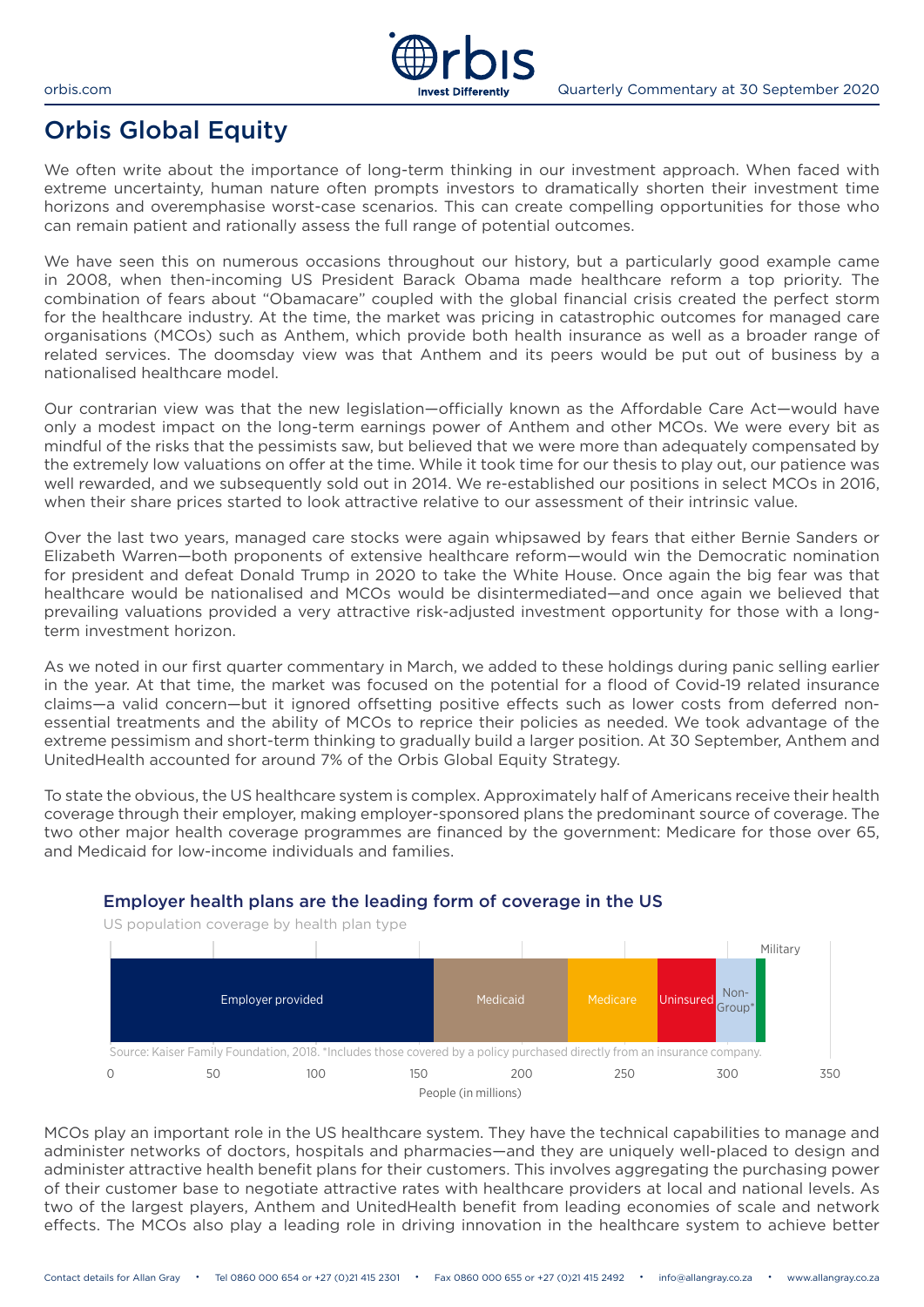

# Orbis Global Equity *(continued)*

outcomes at a lower cost. For example, they can steer patients into high-performing, lower-cost care settings (e.g. ambulatory surgery centres) and can contract with primary care practices that work proactively to keep their members healthy.

The combined tailwinds of an ageing population, rising incomes and expansion of health coverage to more people have increased the demand for healthcare and services offered by MCOs. This has allowed Anthem and UnitedHealth to grow earnings at attractive rates over time. Since 2000, Anthem has delivered earningsper-share growth of 16% per annum and UnitedHealth an even more impressive 19% per annum compared to a respectable 6% per annum for aggregate S&P 500 earnings. On the strength of their fundamentals, both stocks comfortably beat the S&P 500's return by a wide margin. Anthem shareholders have made 15 times their money since the company's initial public offering on 30 October 2001, while an investment in UnitedHealth rose by a factor of more than 20 over the same period compared to the less than fivefold growth of the S&P 500.



UnitedHealth and Anthem have outperformed due to superior earnings growth

Source: Refinitiv, Capital IQ, Orbis. Total return index plotted on a log scale and rebased to 1 on 30 Oct 2001 which is the date of Anthem's initial public offering. \*Annualised earnings growth for the 2000 - 2019 period.

After such an impressive run, it's natural to wonder if these stocks have anything left in the tank. What matters most is the ability of the underlying businesses to compound intrinsic value. On that count, we see ample reasons to be optimistic about future returns. We believe that the growth drivers that propelled the earnings growth of Anthem and UnitedHealth in the past will continue to serve as powerful tailwinds in the future. The US population continues to age, which unavoidably increases the demand for healthcare. While your appetite for another smartphone, car or sofa will inevitably plateau at some point, a desire for a longer and healthier life is more enduring. We believe that the trend of expanding health coverage eligibility to a greater share of the population will continue not only because it is the right thing to do, but also because society will increasingly demand it. Against that backdrop, the services of leading MCOs like UnitedHealth and Anthem will be in even greater demand in the future as the US grapples with the challenges of providing better healthcare to more people at a manageable cost.

What's most exciting to us is that these businesses have rarely traded at demanding valuations despite providing an essential service and having an almost unlimited runway of future growth. We can see this if we look at the companies' prices as a multiple of expected future earnings. On that measure, UnitedHealth has on average traded at a 5% discount to the S&P 500, and Anthem has traded at a 20% discount—despite both being superior businesses from a fundamental perspective. Anthem has tended to trade at a greater discount, as it derives a larger proportion of its earnings from employer-sponsored insurance products, which are growing slower and are perceived to be more vulnerable to healthcare reform. We believe these discounts are unwarranted and, looking back at the last two decades, the relative valuation multiples have experienced regular dislocations—essentially going "on sale" from time to time and providing attractive contrarian opportunities to buy these stocks at even more compelling discounts to their intrinsic values.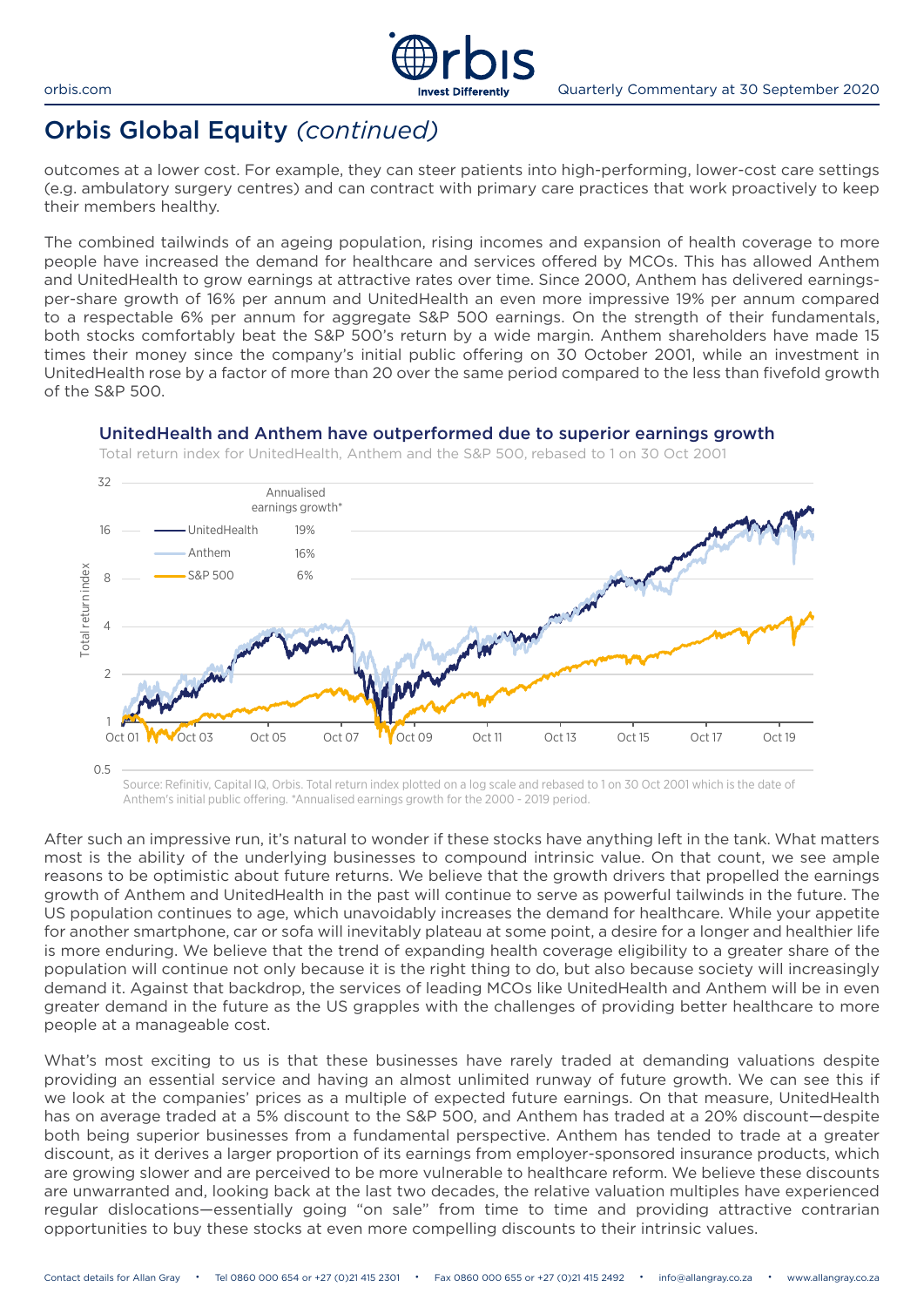

## Orbis Global Equity *(continued)*



Above all, it has been the looming political risk that has made these discounts possible. Numerous US presidents—ranging the full political spectrum from Nixon to Obama—have tried to push through sweeping reforms and the debate will likely continue regardless of who is elected in November. But change is much harder to execute in practice. History has shown very clearly that it is incredibly difficult to make sweeping changes in an industry that accounts for 18% of US gross domestic product and is the largest private sector employer in the country, as well as in many local communities.

The purpose of any healthcare reform should be to provide better and more affordable healthcare. While many consider a government-funded national healthcare system to be an obvious way to drive down costs, our research shows that it runs counter to the preferences of many seniors, private-plan members, and state governments.

For example, the US already has two government-financed programs today—Medicare and Medicaid. Seniors have a choice between traditional Medicare and the privately-run Medicare Advantage—administered by MCOs—and they have increasingly flocked to the private option because the MCOs were able to innovate and provide more attractive health benefit packages than the government. Medicare Advantage now serves over a third of the total eligible population, and continues to grow faster than the traditional governmentadministered Medicare.

Individuals with employer-sponsored health plans similarly report being generally satisfied with their coverage. Around two-thirds of those surveyed give their health plans good to excellent grades, and this degree of customer satisfaction has been consistent over two decades. While Bernie Sanders famously pushed for "Medicare for All", it is not clear that many on a private plan would want it. Even the insurance "exchanges" that were created as part of Obamacare to provide health coverage to individuals are reliant on MCOs to offer this coverage.

Finally, mandating lower prices across the board in the US will also add financial pressure on already strained hospital systems and stifle innovation. Rather than simply cutting prices, MCOs have the ability to leverage a much wider set of tools to achieve cost-effectiveness and at the same time foster innovation in the healthcare system to improve quality and affordability. The value of partnering with MCOs has been increasingly recognised by US states, 39 of which partner with the MCOs to meet the challenge of providing better and more affordable coverage for low-income residents in Medicaid plans.

As the presidential campaign ramps up in the weeks to come, we expect fresh debate about the future of healthcare in the US and we are prepared for considerable volatility in managed care stocks. MCOs may face an uphill battle winning the confidence of investors during a period of increased regulatory scrutiny. While the Democratic nominee Joe Biden has a more moderate healthcare policy agenda than either Sanders or Warren, some of his health policy proposals could have a negative impact on MCOs. For example, creating a new public health insurance option could put competitive pressure on employer-sponsored health plans sold by MCOs, and lead to membership losses. Based on our experience, we believe that the changes in the US healthcare sector will remain gradual rather than revolutionary—and that leading MCOs like Anthem and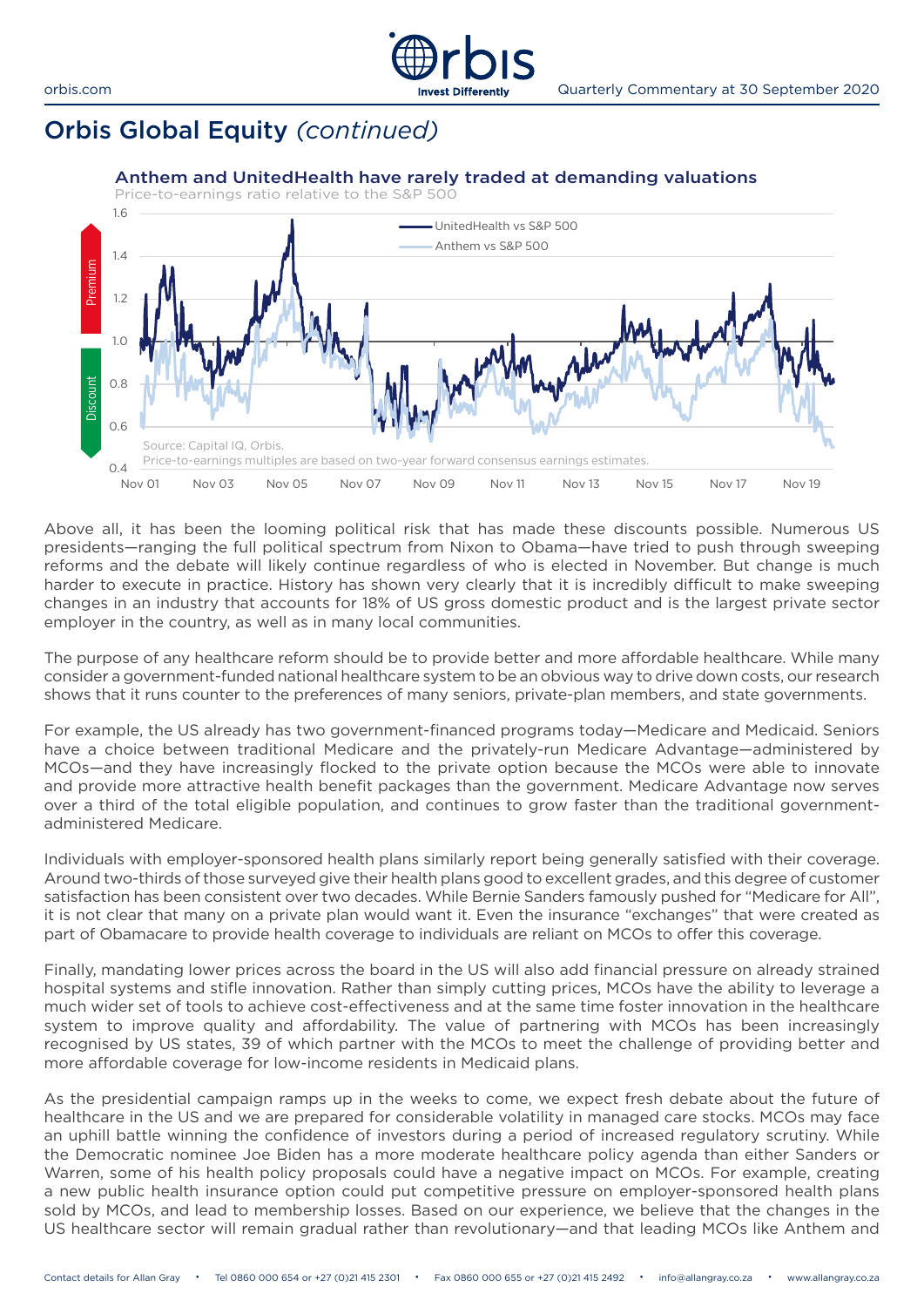

# Orbis Global Equity *(continued)*

UnitedHealth will adapt and remain an important part of the system, irrespective of who wins the upcoming election. But the lesson from our previous ownership of these businesses in the Obama era is that fears about regulatory risk can linger for years.

In situations like this, we are reminded how fortunate we are to be in a partnership with like-minded clients who understand the importance of a patient, long-term investment approach. While we believe that Anthem and UnitedHealth will continue to serve their members well and deliver healthy earnings-per-share growth over the long term, it may take time for this to be reflected in their share prices. But for investors who can think like business owners, there is a clear opportunity to lean into the uncertainty.

Commentary contributed by Povilas Dapkevicius and Matteo Sbalzarini, Orbis Portfolio Management (Europe) LLP, London

*This report does not constitute a recommendation to buy, sell or hold any interests, shares or other securities in the companies mentioned in it nor does it constitute financial advice.*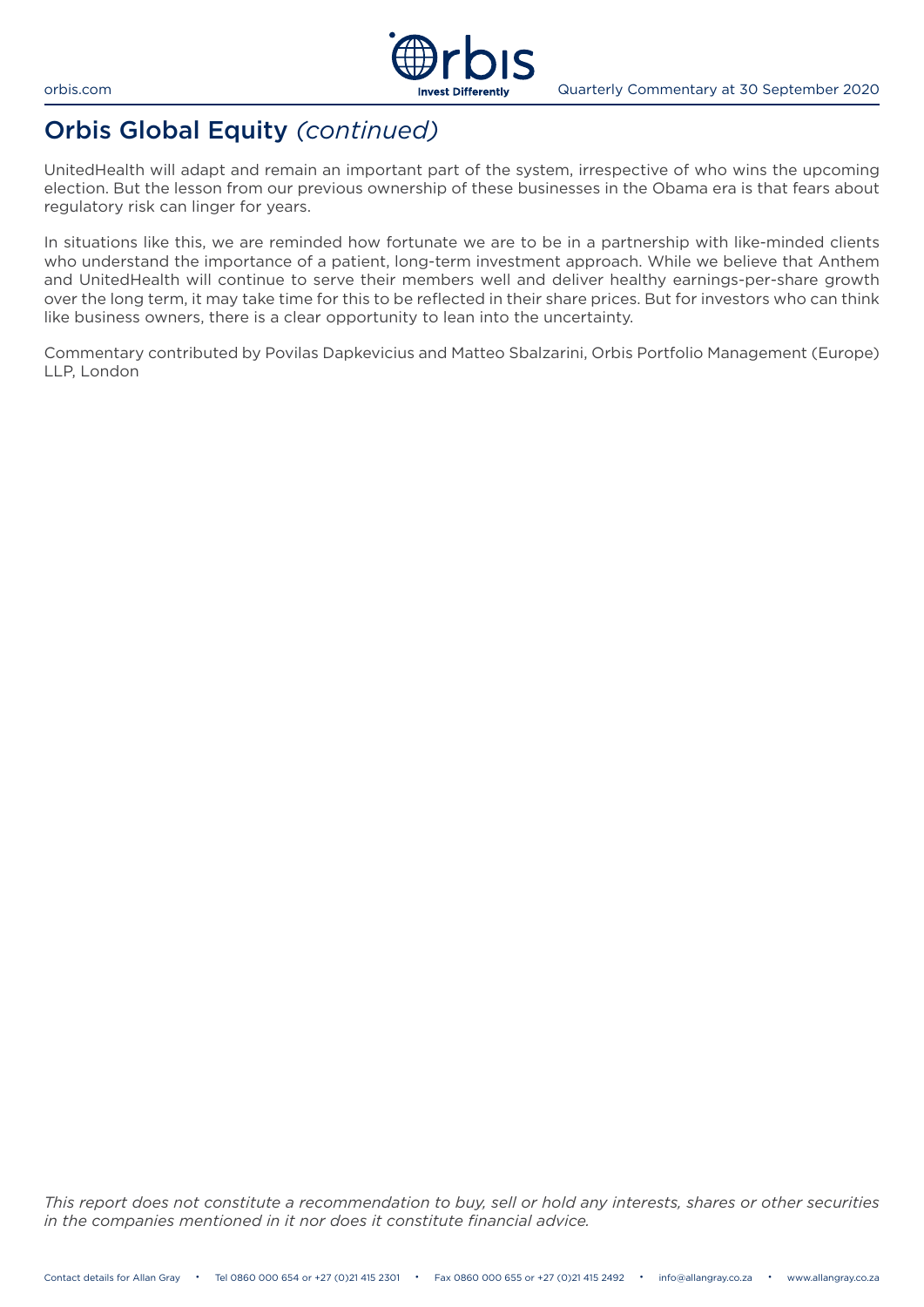

#### Fact Sheet at 30 September 2020

\$16,758 \$15,323 \$14,778

## Orbis Global Equity Fund

#### Shared Investor Refundable Reserve Fee Share Class (A) ("Shared Investor RRF Class (A)")

The Fund is designed to be exposed to all of the risks and rewards of selected global equities. It aims to earn higher returns than world stockmarkets, without greater risk of loss. The performance fee benchmark ("Benchmark") of the<br>Class is the MSCI World Index, including income, after withholding taxes ("MSCI<br>World Index"). Currency exposure is managed separately to equity expo

| Price                     |                        | US\$238.04         | <b>Benchmark</b>          | <b>MSCI World Index</b>      |
|---------------------------|------------------------|--------------------|---------------------------|------------------------------|
| <b>Pricing currency</b>   |                        | <b>US dollars</b>  | Peer group                | <b>Average Global Equity</b> |
| <b>Domicile</b>           |                        | Bermuda            |                           | <b>Fund Index</b>            |
| Type                      | Open-ended mutual fund |                    | <b>Fund size</b>          | US\$5.4 billion              |
| <b>Minimum investment</b> |                        | US\$50,000         | <b>Fund inception</b>     | 1 January 1990               |
| <b>Dealing</b>            |                        | Weekly (Thursdays) | <b>Strategy size</b>      | US\$21.0 billion             |
| Entry/exit fees           |                        | <b>None</b>        | <b>Strategy inception</b> | 1 January 1990               |
| ISIN                      |                        | BMG6766G1244       | <b>Class inception</b>    | 14 May 2020                  |

For an initial period of time,\* the Shared Investor RRF Class (A) is charging the fee of the Investor Share Class, reduced by 0.3% per annum,\* with reference to the<br>FTSE World Index, including income, before withholding ta





Information for the period before the inception of the Shared Investor RRF Class (A) on 14 May 2020 (date indicated by dashed line above) relates to the Investor Share Class. Returns<sup>1</sup> (%) Geographical & Currency Allocation (%)

|                                                     | <b>Fund</b>  | Peer group     | <b>FTSE World Index</b> |
|-----------------------------------------------------|--------------|----------------|-------------------------|
| Annualised                                          | Net          |                | Gross                   |
| Since Fund inception                                | 10.9         | 5.7            | 7.2                     |
| 30 years                                            | 11.7         | 6.2            | 8.4                     |
| 10 years                                            | 7.9          | 6.6            | 9.3                     |
| 5 years                                             | 8.9          | 8.1            | 10.9                    |
| 3 years                                             | 0.3          | 4.9            | 7.7                     |
| 1 year                                              | 8.9          | 9.5            | 10.4                    |
| Not annualised                                      |              |                |                         |
| Calendar year to date                               | (2.9)        | 0.9            | 1.3                     |
|                                                     | <b>Class</b> | Peer group     | <b>FTSE World Index</b> |
| Since Class inception                               | 17.4         | 19.5           | 19.4                    |
| 3 months                                            | 5.4          | 8.0            | 8.0                     |
| 1 month                                             | (2.9)        |                | (3.2)                   |
|                                                     |              |                | Year<br>Net %           |
| Best performing calendar year since Fund inception  |              | 45.7<br>2003   |                         |
| Worst performing calendar year since Fund inception |              | (35.9)<br>2008 |                         |

### Risk Measures,<sup>1</sup> since Fund inception

|                                        | <b>Fund</b> |      | Peer group FTSE World Index |
|----------------------------------------|-------------|------|-----------------------------|
| Historic maximum drawdown (%)          | 50          | 52   | 54                          |
| Months to recovery                     | 42          | 73   | 66                          |
| Annualised monthly volatility (%)      | 16.5        | 14.3 | 15.2                        |
| Beta vs FTSE World Index               | 0.9         | 0 Q  | 1.0                         |
| Tracking error vs FTSE World Index (%) | 8.8         | 42   | 0.0                         |

### Portfolio Concentration & Characteristics

| % of NAV in top 25 holdings      | 76             |
|----------------------------------|----------------|
| Total number of holdings         | 67             |
| 12 month portfolio turnover (%)  | 50             |
| 12 month name turnover (%)       | 33             |
| Active share <sup>2</sup> $(\%)$ | Q <sub>2</sub> |

| <b>Region</b>             | <b>Equity</b> | Currency | <b>FTSE World Index</b> |
|---------------------------|---------------|----------|-------------------------|
| <b>Developed Markets</b>  | 71            | 82       | 95                      |
| <b>United States</b>      | 31            | 38       | 62                      |
| <b>Continental Europe</b> | 14            | 15       | 14                      |
| United Kingdom            | 11            | 11       | $\overline{4}$          |
| Japan                     | 10            | 10       | 8                       |
| Other                     | 5             | 8        | 6                       |
| <b>Emerging Markets</b>   | 27            | 18       | 5                       |
| <b>Net Current Assets</b> | 2             | $\Omega$ | 0                       |
| Total                     | 100           | 100      | 100                     |

#### Top 10 Holdings

|                           | <b>FTSE Sector</b>       | %    |
|---------------------------|--------------------------|------|
| British American Tobacco  | Consumer Goods           | 7.9  |
| NetEase                   | Consumer Goods           | 7.2  |
| <b>XPO Logistics</b>      | Industrials              | 5.8  |
| <b>Naspers</b>            | Technology               | 4.9  |
| Bayerische Motoren Werke  | Consumer Goods           | 4.4  |
| Anthem                    | Health Care              | 4.0  |
| Taiwan Semiconductor Mfg. | Technology               | 3.6  |
| <b>Newcrest Mining</b>    | <b>Basic Materials</b>   | 3.4  |
| UnitedHealth Group        | <b>Health Care</b>       | 3.2  |
| Comcast                   | <b>Consumer Services</b> | 3.2  |
| Total                     |                          | 47.6 |

### Fees & Expenses<sup>1</sup> (%), for last 12 months

| Ongoing charges                                 | 1.44   |
|-------------------------------------------------|--------|
| Fixed management fee <sup>3</sup>               | 1.39   |
| <b>Fund expenses</b>                            | 0.05   |
| Performance related management fee <sup>3</sup> | (0.65) |
| <b>Total Expense Ratio (TER)</b>                | 0.79   |

The average management fee\* charged by the Investor Share Class is 0.82% per annum.

\*The Shared Investor RRF Class (A) will continue to charge the fee of the Investor Share Class, reduced by 0.3% per annum,† with reference to the FTSE World Index until the earlier of the first dealing day (a) on or after 14 May 2023, or (b) on which the average management fee charged by the Investor Share Class equals or exceeds 1.5% per annum of the Investor Share Class' net<br>assets for the period ending on that

Past performance is not a reliable indicator of future results. Orbis Fund share prices fluctuate and are not guaranteed. Returns may decrease or increase as a result of currency fluctuations. When making an investment in the Funds, an investor's capital is at risk. See Notices for important information about this Fact Sheet.

<sup>1</sup> Fund data and Fees & Expenses for the period before 14 May 2020 relate to the Investor Share Class. <sup>2</sup> Active share is temporarily calculated in reference to the FTSE World Index.

<sup>3</sup> Full management fee consists of 1.5% per annum ± up to 1%, based on 3 year rolling<br>outperformance/(underperformance) vs the FTSE World Index. Beginning 14 May 2020, for<br>its application to the Shared Investor RRF Class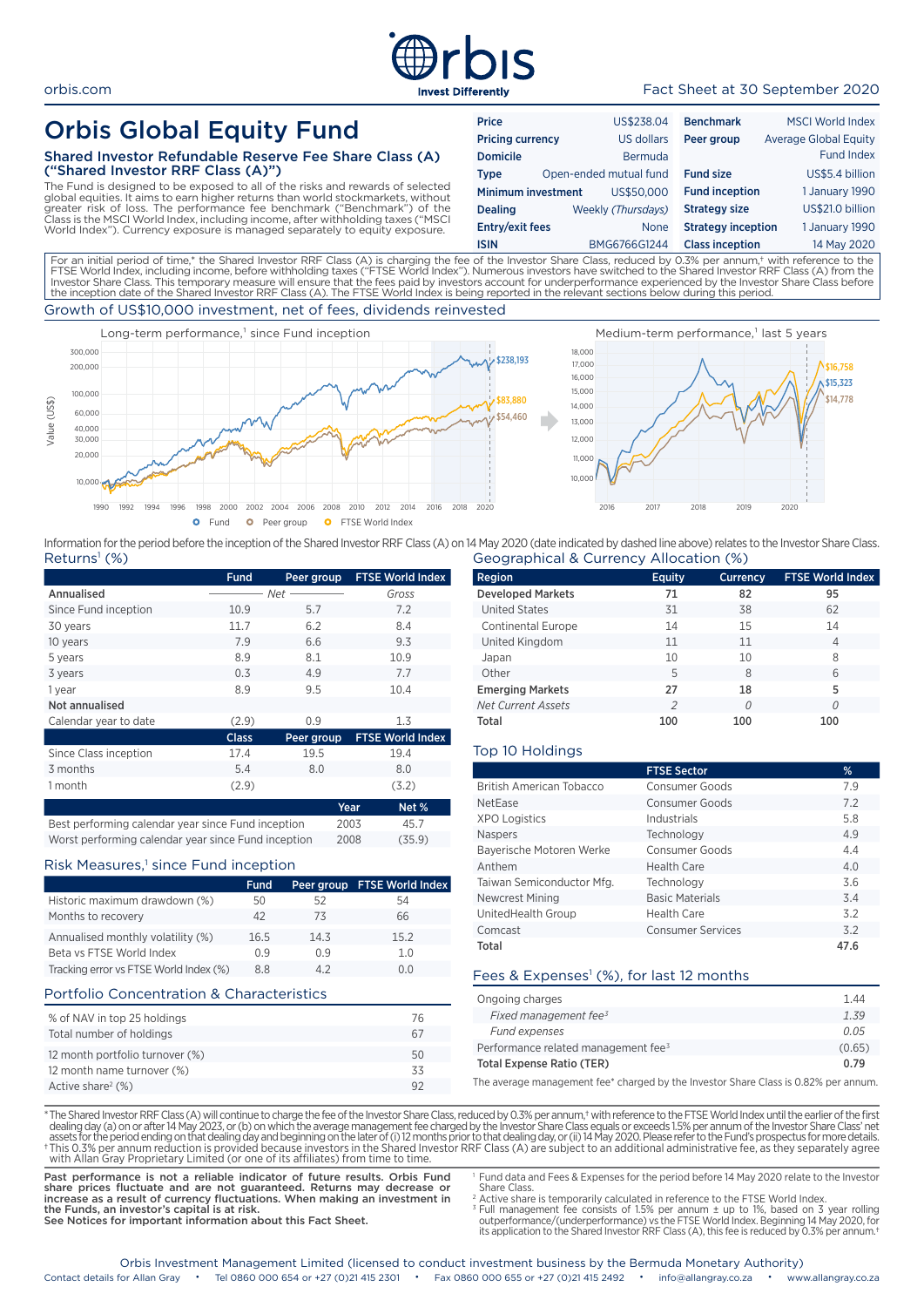

# Orbis Global Equity Fund

### Shared Investor Refundable Reserve Fee Share Class (A) ("Shared Investor RRF Class (A)")

This Fact Sheet is a Minimum Disclosure Document and a monthly General Investor Report as required by the South African Financial Sector Conduct Authority.

| <b>Investment Manager</b>                            | Orbis Investment Management Limited |
|------------------------------------------------------|-------------------------------------|
| <b>Fund Inception date</b>                           | 1 January 1990                      |
| Class Inception date (Shared Investor RRF Class (A)) | 14 May 2020                         |
| Number of shares (Shared Investor RRF Class (A))     | 3.661.224                           |
| Income distributions during the last 12 months       | None                                |

#### Fund Objective and Benchmark

The Fund is designed for investors who have made the "asset allocation" decision to invest a predetermined amount in global equities. It seeks higher returns than the average of the world's equity markets, without greater risk of loss. A benchmark is used by the Fund for two purposes: performance comparison (the "Fund Benchmark") and performance fee calculation (the "Performance Fee Benchmark"). The Fund Benchmark is the FTSE World Index, including income, before the deduction of withholding taxes ("FTSE World Index"). The Performance Fee Benchmark of the Shared Investor RRF Class (A) is the MSCI World Index, including income and after deduction of withholding taxes.

### How We Aim to Achieve the Fund's Objective/Adherence to Objective

The Fund is actively managed and seeks to remain virtually fully invested in and exposed to global stockmarkets. It invests in equities considered to offer superior fundamental value. These equities are selected using extensive proprietary investment research. Orbis devotes a substantial proportion of its business efforts to detailed "bottom up" investment research conducted with a long-term perspective, believing that such research makes superior long-term performance attainable. The lower the price of a share as compared to its assessed intrinsic value, the more attractive Orbis considers the equity's fundamental value. The Investment Manager believes that over the long term, equity investing based on this approach offers superior returns and reduces the risk of loss. The Fund may, to the extent permitted by its investment restrictions, also periodically hold cash and cash equivalents when the Investment Manager believes this to be consistent with the Fund's investment objective.

Exchange rate fluctuations significantly influence global investment returns. For this reason, part of Orbis' research effort is devoted to forecasting currency trends. Taking into account these expected trends, Orbis actively reviews the Fund's currency exposure. In doing so, Orbis places particular focus on managing the Fund's exposure to those currencies considered less likely to hold their long-term value. The Fund's currency deployment therefore frequently differs significantly from the geographic deployment of its selected equities.

The Fund does not seek to mirror the Fund Benchmark but may instead deviate meaningfully from it in pursuit of superior long-term capital appreciation.

The net returns of the Shared Investor RRF Class (A) from its inception on 14 May 2020, stitched with the net returns of the Investor Share Class from the Fund's inception to 14 May 2020, have outperformed the stitched Performance Fee Benchmarks of the respective classes. The Fund will experience periods of underperformance in pursuit of its long-term objective.

#### Management Fee

As is described in more detail in the Fund's Prospectus, the Fund's various share classes bear different management fees. The fees are designed to align the Investment Manager's interests with those of investors in the Fund.

For an initial period of time, the Shared Investor RRF Class (A) is charging the fee of the Investor Share Class, reduced by 0.3% per annum, with reference to the FTSE World Index. Numerous investors have switched to the Shared Investor RRF Class (A) from the Investor Share Class. This temporary measure will ensure that the fees paid by investors account for underperformance experienced by the Investor Share Class before the inception date of the Shared Investor RRF Class (A). The fee of the Investor Share Class that is currently being charged to the Shared Investor RRF Class (A) is calculated as follows:

| estment Management Limited |
|----------------------------|
| 1 January 1990             |
| 14 May 2020                |
| 3.661.224                  |
| None                       |

The fee rate is calculated weekly by comparing the Class' performance over three years against the FTSE World Index. For each percentage point of three year performance above or below that benchmark's performance, 0.04 percentage points are added to or subtracted from 1.5%, subject to the following limits:

- Maximum fee: 2.5% per annum
- Minimum fee: 0.5% per annum

This fee is then reduced by 0.3% per annum. This 0.3% per annum reduction is provided because investors in the Shared Investor RRF Class (A) are subject to an additional administrative fee, as they separately agree with Allan Gray Proprietary Limited (or one of its affiliates) from time to time.

The Shared Investor RRF Class (A) will continue to charge the fee of the Investor Share Class, reduced by 0.3% per annum, with reference to the FTSE World Index until the earlier of the first dealing day (a) on or after 14 May 2023, or (b) on which the average management fee charged by the Investor Share Class equals or exceeds 1.5% per annum of the Investor Share Class' net assets for the period ending on that dealing day and beginning on the later of (i) 12 months prior to that dealing day, or (ii) 14 May 2020. After this point, the Class' management fee will instead be charged as follows:

- Base Fee: Calculated and accrued weekly at a rate of 0.8% per annum of the Class' net asset value. Investors separately pay an administrative fee directly to Allan Gray Proprietary Limited or one of its affiliates. The Investment Manager or one of its affiliates is entitled to receive a separate fee from Allan Gray Proprietary Limited or one of its affiliates in connection with this administrative fee, related to services the Investment Manager and its affiliates provide to Allan Gray Proprietary Limited or its affiliates.
- Refundable Performance Fee: When the performance of the Shared Investor RRF Class (A) (after deducting the Base Fee and an additional 0.3% per annum, which is deemed to be representative of the aforementioned administrative fee) beats the Performance Fee Benchmark over the period from one dealing day to the next, 25% of the value of the outperformance is paid into a reserve and reinvested into the Fund. If the value of the reserve is positive on any dealing day, the Investment Manager is entitled to a performance fee in an amount capped at the lesser of an annualised rate of (a) one-third of the reserve's net asset value and (b) 2.5% of the net asset value of the Shared Investor RRF Class (A). Fees paid from the reserve to the Investment Manager are not available to be refunded as described below.

When the performance of the Shared Investor RRF Class (A) (after deducting the Base Fee and the aforementioned additional 0.3% per annum) trails the Performance Fee Benchmark over the period from one dealing day to the next, 25% of the value of the underperformance is refunded from the reserve to the Shared Investor RRF Class (A). If at any time sufficient value does not exist in the reserve to provide the refund, a reserve recovery mark is set, and subsequent underperformance is tracked. Such relative losses must be recovered before any outperformance results in any payment to the reserve.

Please review the Fund's prospectus for additional detail and for a description of the management fee borne by the Fund's other share classes.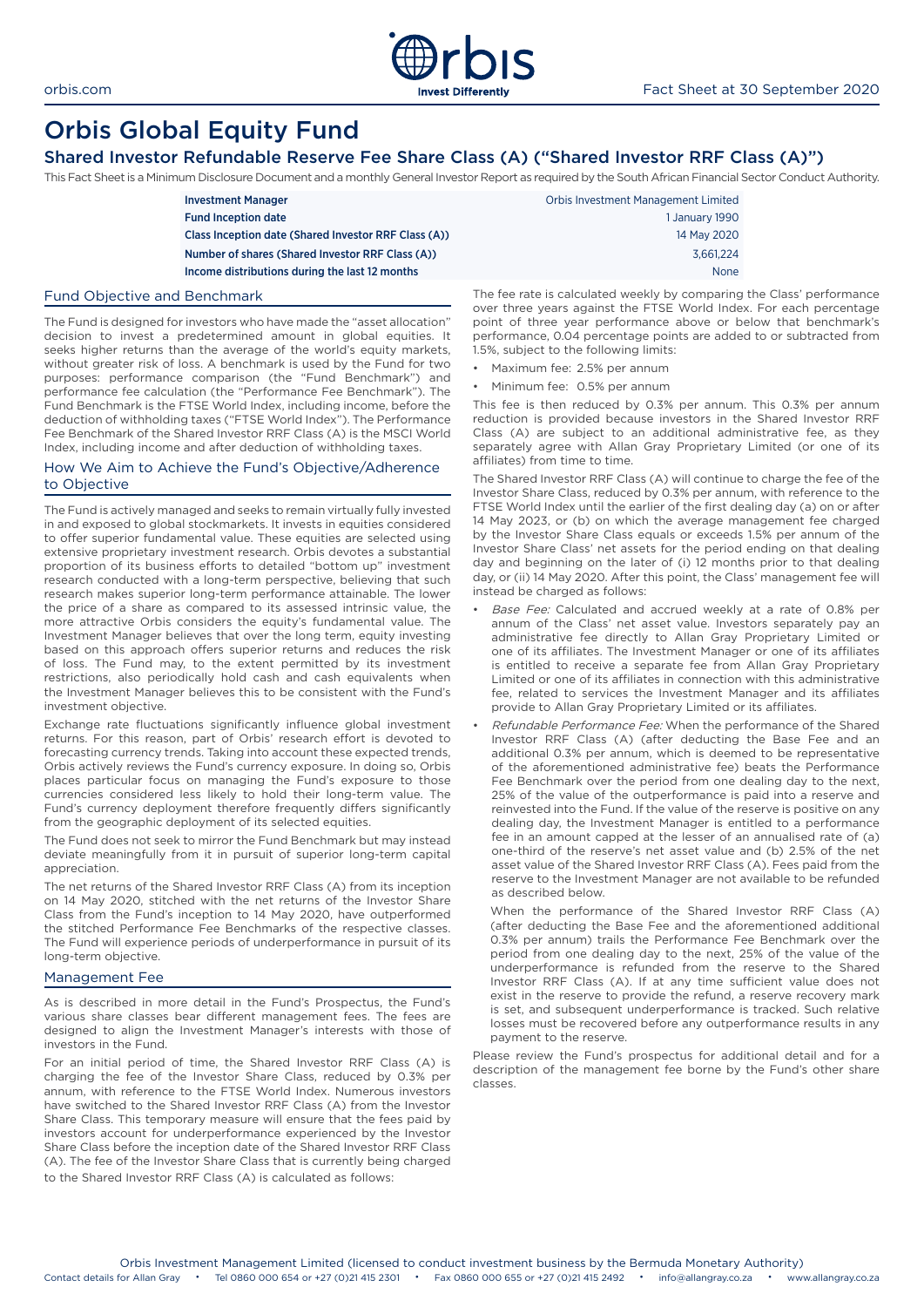

# Orbis Global Equity Fund

### Shared Investor Refundable Reserve Fee Share Class (A) ("Shared Investor RRF Class (A)")

### Fees, Expenses and Total Expense Ratio (TER)

In addition to the fees payable to its Investment Manager, the Fund bears operating costs, including the costs of maintaining its stock exchange listing, Bermuda government fees, legal and auditing fees, reporting expenses, the cost of preparing its Prospectus and communication costs. Finally, the Fund incurs costs when buying or selling underlying investments. Operating costs (excluding the Investment Manager's fee, the cost of buying and selling assets, interest and brokerage charges and certain taxes) attributable to the Fund's Shared Investor RRF Class (A) are currently capped at 0.15% per annum of the net asset value of that class.

Where an investor subscribes or redeems an amount representing 5% or more of the net asset value of the Fund, the Investment Manager may cause the Fund to levy a fee of 0.40% of the net asset value of the Fund's shares being acquired or redeemed.

The annual management fees charged are included in the TER. The TER is a measure of the actual expenses incurred by the Class over a 12 month period, excluding trading costs. Since Fund and Class returns are quoted after deduction of these expenses, the TER should not be deducted from the published returns. Expenses may vary, so the current TER is not a reliable indicator of future TERs.

### Risk/Reward Profile

- The Fund is designed for investors who have made the "asset allocation" decision to invest a predetermined amount in global equities.
- Investments in the Fund may suffer capital loss.
- Investors should understand that the Investment Manager generally assesses an equity investment's attractiveness using a three-to-five year time horizon.

### Changes in the Fund's Top 10 Holdings

| 30 June 2020             | %    | 30 September 2020         | %    |
|--------------------------|------|---------------------------|------|
| NetEase                  | 10.2 | British American Tobacco  | 7.9  |
| British American Tobacco | 8.0  | <b>NetFase</b>            | 7.2  |
| <b>XPO Logistics</b>     | 5.9  | <b>XPO Logistics</b>      | 5.8  |
| <b>Naspers</b>           | 4.5  | <b>Naspers</b>            | 4.9  |
| Newcrest Mining          | 4.1  | Bayerische Motoren Werke  | 4.4  |
| AbbVie                   | 4.1  | Anthem                    | 4.0  |
| Anthem                   | 3.9  | Taiwan Semiconductor Mfg. | 3.6  |
| Bayerische Motoren Werke | 3.9  | Newcrest Mining           | 3.4  |
| UnitedHealth Group       | 3.1  | UnitedHealth Group        | 3.2  |
| Honda Motor              | 2.8  | Comcast                   | 3.2  |
| Total                    | 50.6 | Total                     | 47.6 |

Past performance is not a reliable indicator of future results. Orbis Fund share prices fluctuate and are not guaranteed. Returns may decrease or increase as a result of currency fluctuations. When making an investment in the Funds, an investor's capital is at risk.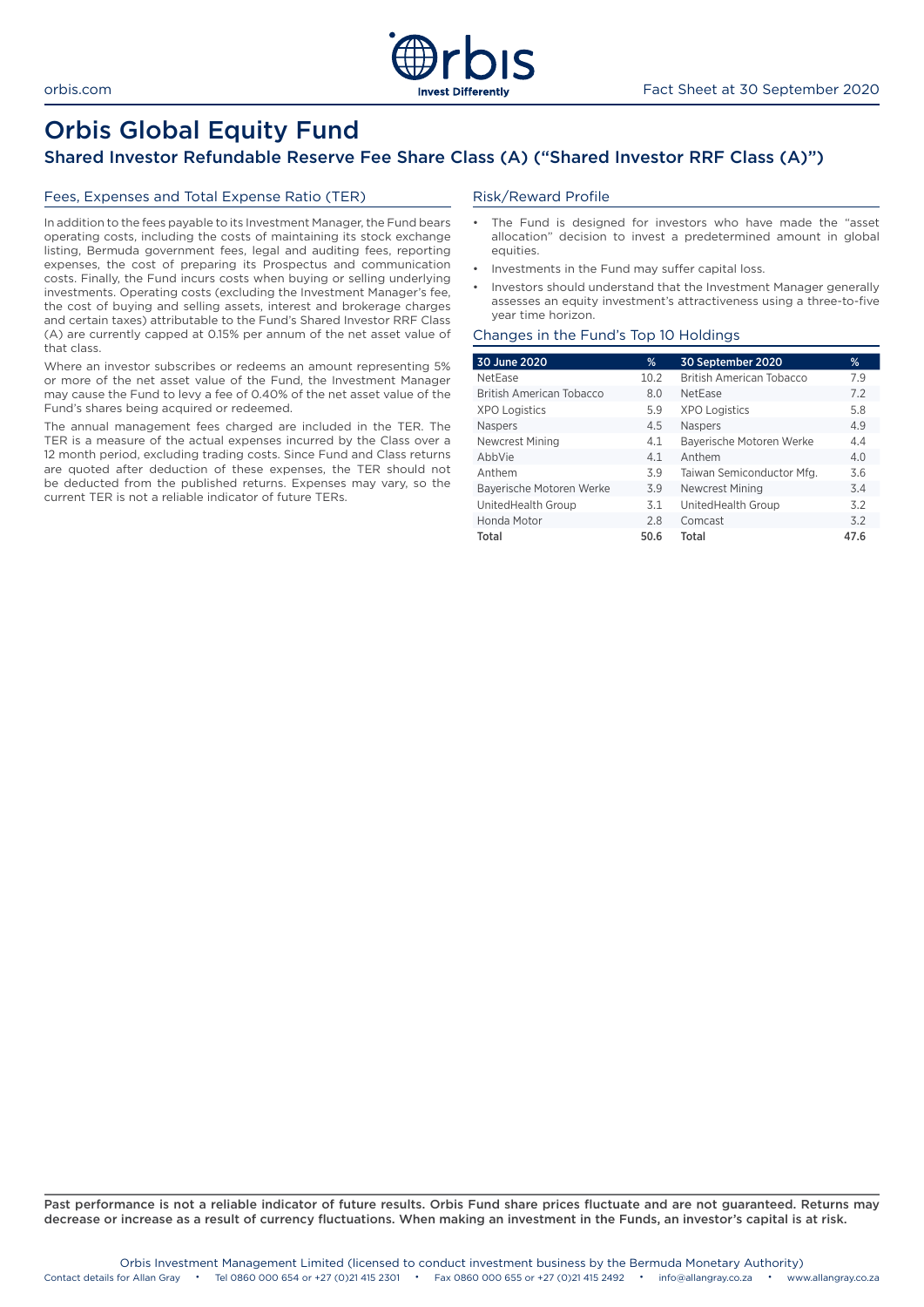

# Orbis Global Equity Fund

#### Additional Information

South African residents should contact Allan Gray Unit Trust Management (RF) Proprietary Limited at 0860 000 654 (toll free from within South Africa) or offshore\_direct@allangray.co.za to receive, free of charge, additional information about a proposed investment (including Prospectus, application forms, annual reports and a schedule of fees, charges and maximum commissions). The Investment Manager can be contacted at +1 441 296 3000 or clientservice@orbis.com. The Fund's Custodian is Citibank N.A., New York Offices, 388 Greenwich Street, New York, New York 10013, U.S.A. All information provided herein is subject to the more detailed information provided in the Fund's Prospectus.

#### Share Price and Transaction Cut Off Times

Share prices are calculated for the (i) Investor Share Class(es), (ii) Shared Investor Refundable Reserve Fee Share Class(es), (iii) Shared Investor Refundable Reserve Fee Share Class(es) (A), (iv) Standard Share Class(es) and (v) Standard Share Class(es) (A) on a net asset value basis by share class, normally as of 5:30 pm (Bermuda time), (a) each Thursday (or, if a Thursday is not a business day, the preceding business day), (b) on the last business day of each month and/or (c) any other days in addition to (or substitution for) any of the days described in (a) or (b), as determined by the Investment Manager or Manager (as indicated in the Fund's prospectus) without notice.

Subscriptions are only valid if made on the basis of the Fund's current Prospectus. To be processed on a given dealing day: subscription requests into an Orbis Fund that is not an Orbis SICAV Fund must be submitted by 5:00 pm on that dealing day; subscription requests into an Orbis Fund that is an Orbis SICAV Fund must be submitted by 5:30 pm; redemption requests from an Orbis Fund that is not an Orbis SICAV Fund must be submitted by 12 noon; redemption requests from an Orbis Fund that is an Orbis SICAV Fund must be submitted by 5:30 pm; requests to switch from an Orbis Fund that is not an Orbis SICAV Fund to a different Orbis Fund that is also not an Orbis SICAV Fund must be submitted by 12 noon; requests to switch from an Orbis SICAV Fund into a different Orbis Fund that is not an Orbis SICAV Fund must be submitted by 5:00 pm; requests to switch from an Orbis Fund that is not an Orbis SICAV Fund to a different Orbis Fund that is an Orbis SICAV Fund must be submitted by 12 noon; and requests to switch from an Orbis Fund that is an Orbis SICAV Fund to a different Orbis Fund that is also an Orbis SICAV Fund must be submitted by 5:30 pm. All times given are Bermuda time, and all requests must be properly completed and accompanied by any required funds and/or information.

Share prices, updated weekly, are available:

- by e-mail, by registering with Orbis for this service at the Orbis website at www.orbis.com,
- for the Shared Investor RRF Share Class(es) (A) and Standard Share Class(es) (A), from the Allan Gray Unit Trust Management (RF) Proprietary Limited's website at www.allangray.co.za, and
- for the Shared Investor RRF Share Class(es), Standard Share Class(es), and Investor Share Class(es), from the Orbis website at www.orbis.com.

#### Legal Notices

Returns are net of fees, include income and assume reinvestment of dividends. Figures quoted are for the periods indicated for a \$10,000 investment (lump sum, for illustrative purposes only). Annualised returns show the average amount earned on an investment in the Fund/share class each year over the given time period. This Report does not constitute advice nor a recommendation to buy, sell or hold, nor an offer to sell or a solicitation to buy interests or shares in the Orbis Funds or other securities in the companies mentioned in it.

Collective Investment Schemes (CIS) are generally medium to long-term investments. The value of an investment in the Fund may go down as well as up, and past performance is not a reliable indicator of future results. The Investment Manager provides no guarantee with respect to capital or the Fund's returns. CIS are traded at ruling prices and can engage in borrowing and scrip lending. Commission and incentives may be paid by investors to third parties and, if so, would be included in the overall costs. Individual investors' performance may differ as a result of investment date, reinvestment date and dividend withholding tax, as well as a levy that may apply in the case of transactions representing more than 5% of the Fund's net asset value. The Fund may be closed to new investments at any time in order to be managed in accordance with its mandate. The Fund invests in foreign securities. Depending on their markets, trading in those securities may carry risks relating to, among others, macroeconomic and political circumstances, constraints on liquidity or the repatriation of funds, foreign exchange rate fluctuations, taxation and trade settlement.

The discussion topics for the commentaries were selected, and the commentaries were finalised and approved, by Orbis Investment Management Limited, the Fund's Investment Manager. Information in this Report is based on sources believed to be accurate and reliable and provided "as is" and in good faith. The Orbis Group does not make any representation or warranty as to accuracy, reliability, timeliness or completeness of the information in this Report. The Orbis Group disclaims all liability (whether arising in contract, tort, negligence or otherwise) for any error, omission, loss or damage (whether direct, indirect, consequential or otherwise) in connection with the information in this Report.

#### Fund Minimum

Minimum investment amounts in the Fund are specified in the Fund's Prospectus, provided that a new investor in the Orbis Funds must open an investment account with Orbis, which may be subject to minimum investment restrictions, country restrictions and/or other terms and conditions. For more information on opening an Orbis investment account, please visit www.orbis.com.

Clients investing via Allan Gray, which includes the Allan Gray Investment Platform, an Allan Gray investment pool or otherwise through Allan Gray Nominees, remain subject to the investment minimums specified by the applicable terms and conditions.

#### Sources

FTSE World Index: FTSE International Limited ("FTSE") © FTSE 2020. FTSE is a trademark of the London Stock Exchange Group companies and is used by FTSE under licence. All rights in the FTSE indices vest in FTSE and/or its licensors. Neither FTSE nor its licensors accept any liability for any errors or omissions in the FTSE indices or underlying data. No further distribution of FTSE data is permitted without FTSE's express written consent.

MSCI: The MSCI information may only be used for your internal use, may not be reproduced or redisseminated in any form and may not be used as a basis for or a component of any financial instruments or products or indices. None of the MSCI information is intended to constitute investment advice or a recommendation to make (or refrain from making) any kind of investment decision and may not be relied on as such. Historical data and analysis should not be taken as an indication or guarantee of any future performance analysis, forecast or prediction. The MSCI information is provided on an "as is" basis and the user of this information assumes the entire risk of any use made of this information. MSCI, each of its affiliates and each other person involved in or related to compiling, computing or creating any MSCI information (collectively, the "MSCI Parties") expressly disclaims all warranties (including, without limitation, any warranties of originality, accuracy, completeness, timeliness, non-infringement, merchantability and fitness for a particular purpose) with respect to this information. Without limiting any of the foregoing, in no event shall any MSCI Party have any liability for any direct, indirect, special, incidental, punitive, consequential (including, without limitation, lost profits) or any other damages. (www.msci.com).

Average Fund data source and peer group ranking data source: © 2020 Morningstar. All Rights Reserved. Such information (1) is proprietary to Morningstar and/or its content providers; (2) may not be copied or distributed; and (3) is not warranted to be accurate, complete or timely. Neither Morningstar nor its content providers are responsible for any damages or losses arising from any use of this information. The latest average fund indices provided by Morningstar are for 24 September 2020. To allow comparison of returns to a common date we have extended the average equity and multi-asset class fund indices to reflect the subsequent movement of the applicable benchmark indices. Average fund returns are not shown for periods of a month or less as high price volatility and late fund reporting regularly cause them to be significantly restated by Morningstar.